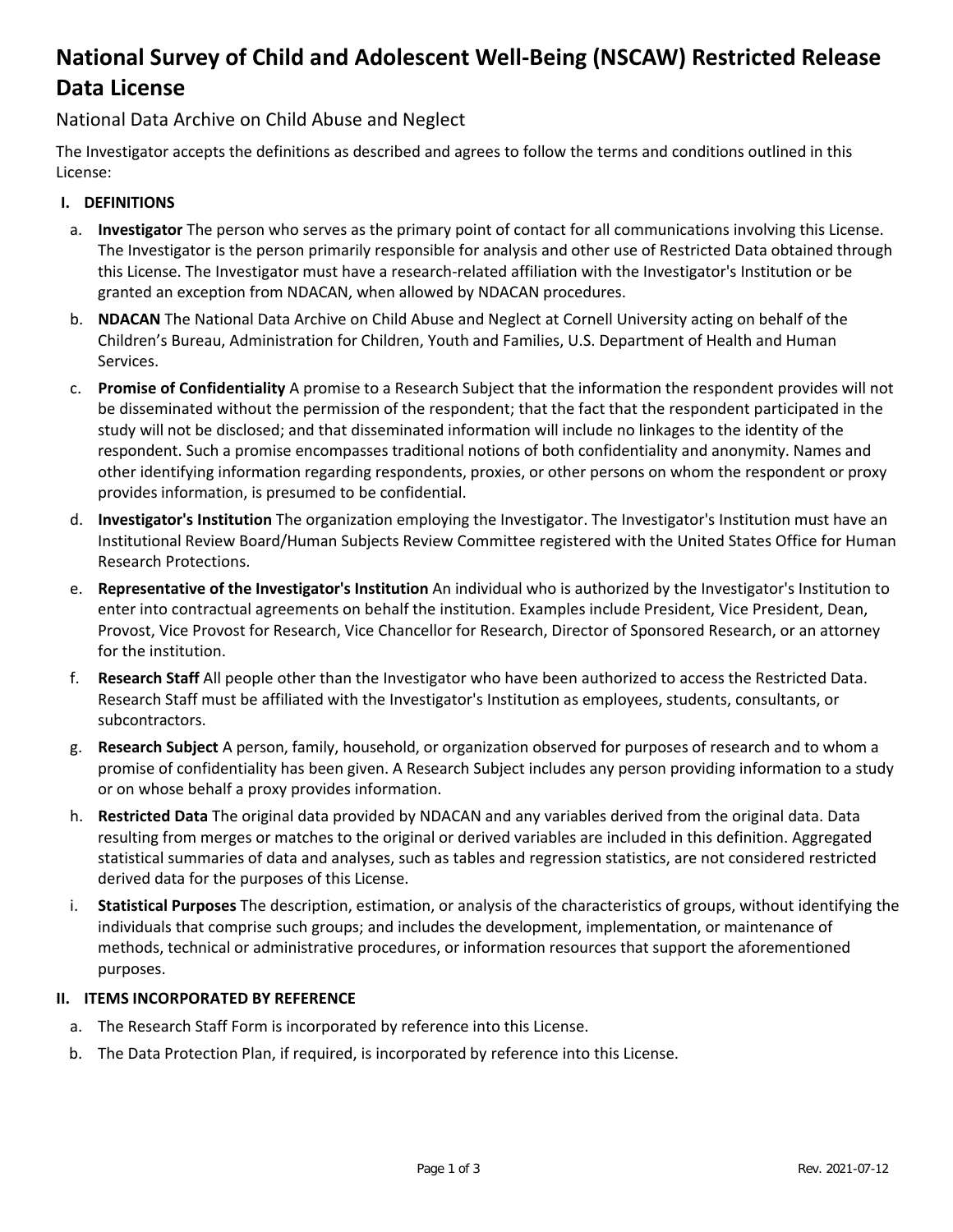# **III. DURATION OF THIS LICENSE**

a. This License will go into effect upon approval of the License by NDACAN and will remain in effect for 36 months or until the completion of the research project, whichever comes first. If, at the end of 36 months, access to the Restricted Data is still desired, the Investigator must submit a new application to NDACAN.

# **IV. PRIVACY OF RESEARCH SUBJECTS**

Any intentional identification of a Research Subject or unauthorized disclosure of confidential information violates the Promise of Confidentiality given to the providers of the information. Therefore,

- a. The Restricted Data will be used solely for research or statistical purposes.
- b. No attempt will be made to identify Research Subjects.
- c. The Restricted Data will be used to generate statistical summary information only and may never be released, alone or in combination with other known data, in a manner that would allow a Research Subject to be identified.
- d. If the identity of any Research Subject is discovered inadvertently, no use will be made of this knowledge; NDACAN will be advised of the discovery; the identifying information will be safeguarded or destroyed as requested by NDACAN; and no one else will be informed of the discovered identity.

# **V. ACCESS TO THE RESTRICTED DATA**

- a. Access to the Restricted Data will be limited to the Investigator and the Restricted Data will not be given to other people.
- b. The Restricted Data will be protected from loss, theft, or unauthorized access.
- c. NDACAN will be notified immediately if the Investigator's Institution, Investigator, or Research Staff receive any demand for disclosure of the Restricted Data. NDACAN is authorized to revoke this license and take possession of the Restricted Data, or take any other action necessary to protect the absolute confidentiality of the Restricted Data.
- d. If the Research Subjects in the Restricted Data are protected by a Federal Certificate of Confidentiality issued by the National Institutes of Health, the Investigator's Institution, Investigator, and Research Staff may refuse to disclose identifying information on the research participants in any civil, criminal, administrative, legislative, or other proceeding, whether at the federal, state, or local level.

#### **VI. LINKING TO OTHER DATA**

a. Linking to the Restricted Data is not allowed unless all three of the following conditions are met: (1) linking to the requested dataset is not prohibited by NDACAN, (2) the dataset to be matched has been specifically identified in the Application for Restricted Data, and (3) linking has been approved in accordance with NDACAN procedures.

#### **VII. REPORTING AND PUBLICATION REQUIREMENTS**

- a. The Investigator will provide NDACAN with annual reports which include a copy of the annual approval of the project by the Investigator's Institution's Institutional Review Board; copies of published works or reports based wholly or in part on the Restricted Data; and a listing of presentations at professional meetings based upon the Restricted Data.
- b. All books, articles, conference papers, theses, dissertations, reports, or other publications that employed the Restricted Data or other resources provided by NDACAN will acknowledge both NDACAN and the original collectors of the Restricted Data. A disclaimer must also be provided, stating that the information and opinions expressed in the work reflect solely the position of the author(s) and not NDACAN, the original collector of the Restricted Data, or the agency that funded the research.

#### **VIII. OWNERSHIP OF THE DATA**

a. Permission to use the Restricted Data may be revoked by NDACAN at any time, at its discretion. The Investigator and Investigator's Institution must return all originals and destroy all copies of the Restricted Data, on whatever media they exist, within 5 days of written request to do so. Failure to comply may be considered a material breach of the License.